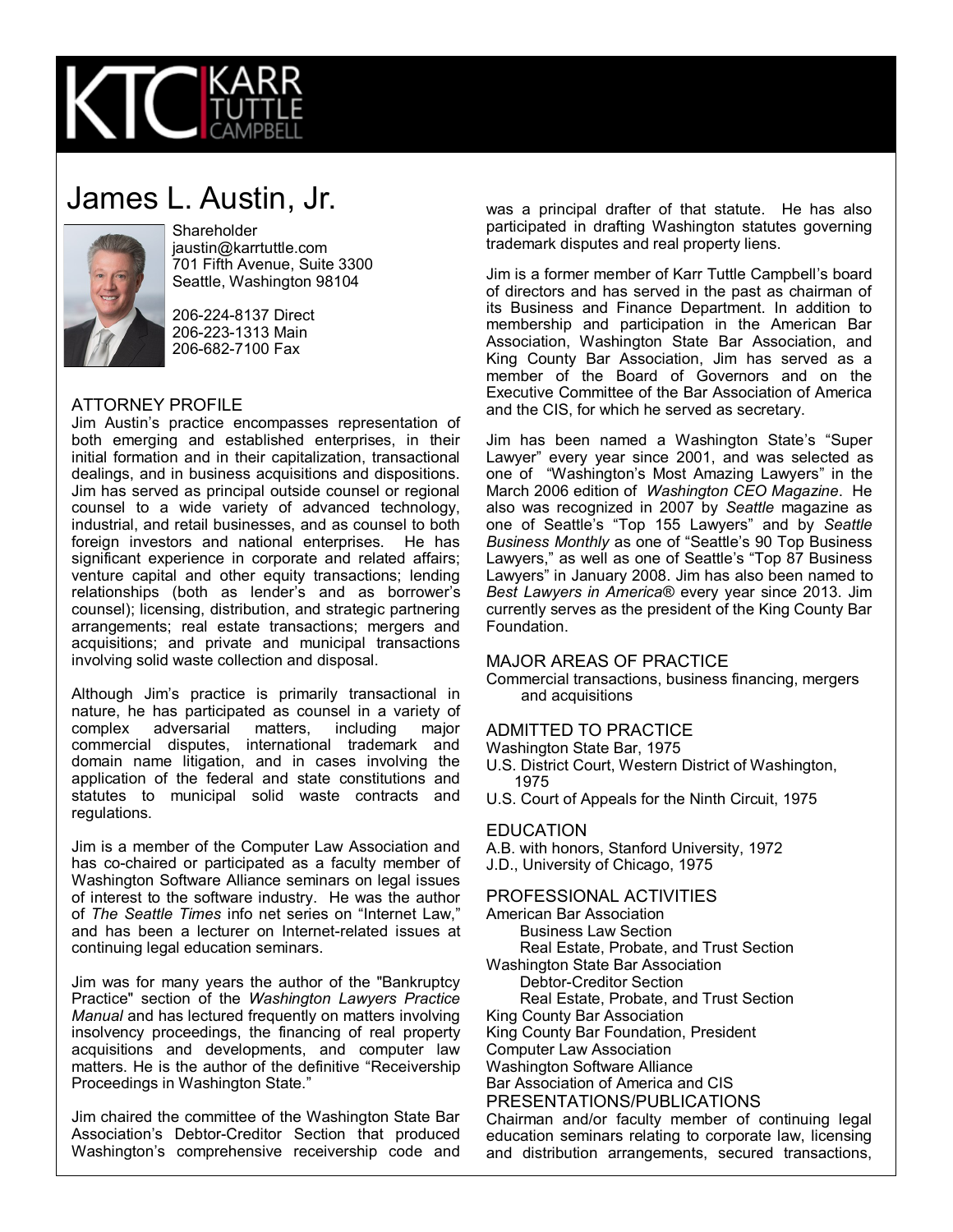internet services, receiverships and real estate financing.

REPRESENTATIVE MATTERS

Significant Commercial And Real Estate Matters:

- Representation of one of Washington's ten largest privately-held corporations in an \$80 million recapitalization and refinance of all multi-traunche long-term indebtedness.
- Representation of Air Canada in its purchase of passenger aircraft.
- Representation of Cingular Wireless in its establishment of network of owned and agency stores in Washington, Oregon and Idaho.
- Representation of subsidiaries of Allied Waste Industries, Inc. in various agreements relating to the collection, handling, transport and disposal of solid waste with counties, cities and private concerns throughout the state of Washington.
- Representation of Sawyer Falls Co., LLC in its acquisition out of bankruptcy of a 565 acre parcel in Pierce County, in its development of that parcel as a residential community with a retail center, and in its eventual sale of that property.
- Representation of Group Health Cooperative in its investment in and lease of its new headquarters in the South Lake Union area of Seattle.
- Representation of Regional Disposal Company in transactions involving the establishment of a methane gas co-generation facility at the Roosevelt Regional Landfill near Goldendale, Washington.
- Representation of KONG Television, Inc. in its successful applications to obtain necessary permits for new television and radio transmitting facility on Cougar Mountain.
- Representation of Broadcast Tools, Inc. in licensing of proprietary technology for the production of broadcasting equipment to Broadcast Electronics, Inc.
- Representation of Shamrock Broadcasting, Inc. (a Roy Disney company) in connection with efforts to consolidate FM broadcast facilities and other telecommunications services on Cougar Mountain onto a single tall tower.
- Representation of AudioControl in its licensing of technology for production and distribution of a multiroom audio system controller.
- Representation of Bridgeway Corporation in its license of system management software to Pacific Bell Telephone in California.
- Representation of Lemond Cycling, Inc. in matters involving the sale a license to use the Greg Lemond trademark in the bankruptcy of StairMaster.
- Representation of the Washington Association Of Vehicle Subagents in matters involving state statutes pertinent to the subagent succession.
- Retained in special investigative role by Grant

County Public Utility District in its internal investigation of alleged violations of state law in the development of its fiber optic network.

- Representation of local bank in successful submission of claim against a bankers blanket bond for a \$2.5 million loan loss.
- Representation of Cosmos, Inc. (later Revelation Technologies) in its formation, and in a host of computer software licensing arrangements with Microdata (McDonnell Douglas), Prime Computers, Inc. and various VARS and OEMs throughout North America and Europe.
- Representation of West Coast Paper Company in its acquisitions of computer systems.
- Representation of Seattle radio station KXRX-FM in its successful application for permits necessary to construct its FM tower and transmitting facility on Cougar Mountain east of Seattle.
- Advised Lewis County Public Utility District as special counsel with respect to the District's rights under a letter of intent executed in 1957 with Tacoma City Light to compel a sale of hydroelectric power at cost from hydroelectric facilities on the Cowlitz River.
- Representation of a consortium of local FM radio stations in connection with the development of King<br>County's telecommunications facilities siting telecommunications facilities siting ordinance.
- Representation of Pacific Bell Wireless in connection with the assumption and eventual sale by USTel, Inc., a debtor in bankruptcy, of its reseller contract with Pacific Bell.
- Representation of MasterSoft International of Australia and affiliated entities in their licensing of computer software to Group 1 Software Inc.
- Representation of Synrad, Inc. in its licensing of laser technology.
- Representation of Eclipse Properties, Inc. in its sale to the City of Everett for redevelopment of land along the Snohomish River.
- Representation of Todd Pacific Shipyards in its sale and assignment of its ownership rights in a software system managing government and civilian shipbuilding and repair contracts.
- Representation of Cornerstone Development, Inc. in the negotiation of a software development and licensing agreement with a major national banking institution.
- Representation of Kaseya Corporation and related entities in the establishment of their worldwide relationships for development and licensing of proprietary software technology.
- Representation of purchaser from Wells Fargo Bank of a multi-million dollar troubled loan secured by a feedstock facility in Eastern Washington
- Representation of Khan Air in sale of aircraft to Finnoff International.